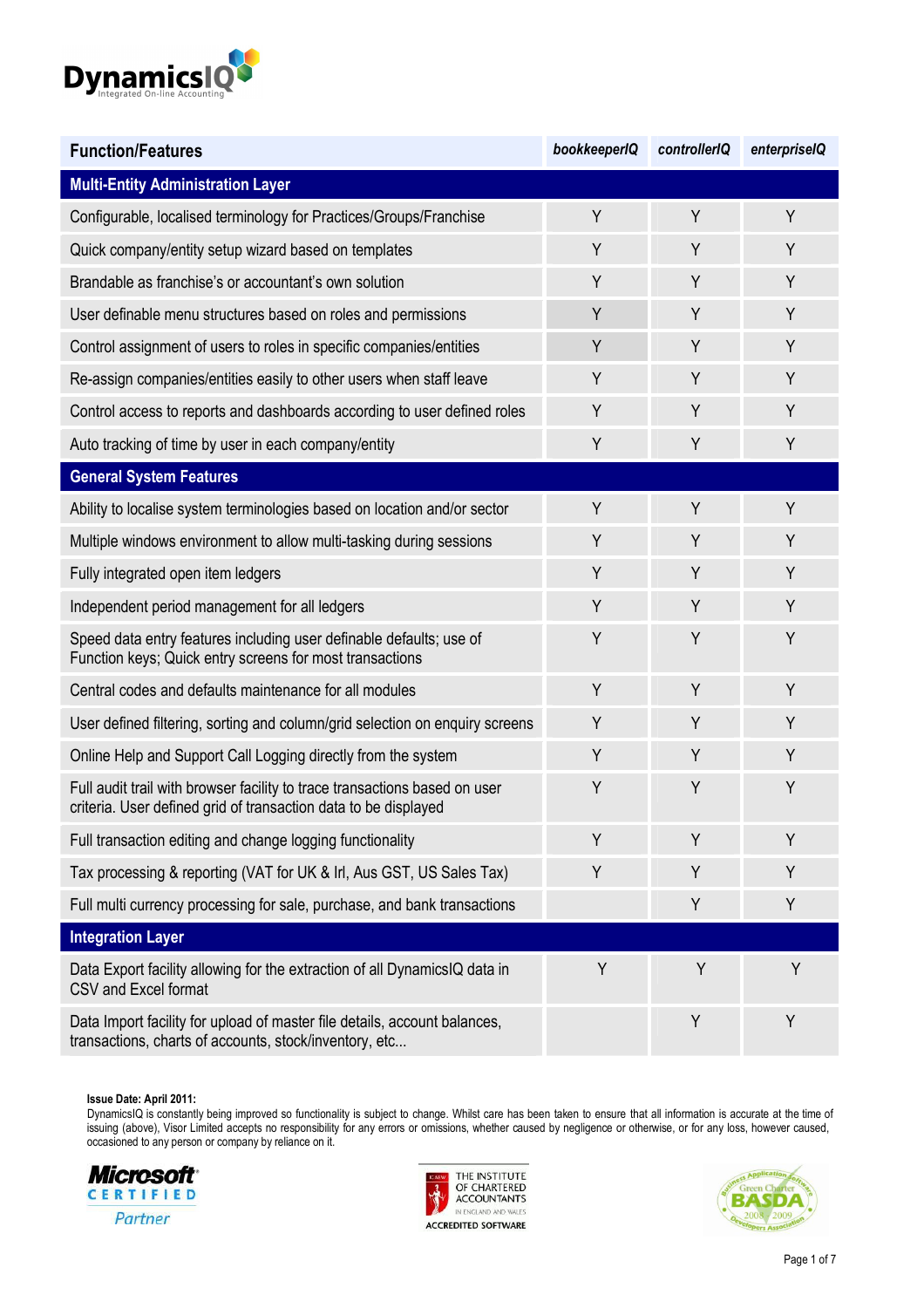

| <b>Function/Features</b>                                                                                                  | bookkeeperIQ | controllerIQ | enterpriselQ |
|---------------------------------------------------------------------------------------------------------------------------|--------------|--------------|--------------|
| Web Services Integration layer allowing for integration to other systems for<br>all major transaction types in DynamicsIQ |              | Optional     | Optional     |
| <b>Accounts Receivable/Debtors</b>                                                                                        |              |              |              |
| Flexible user definable alpha-numeric coding structure                                                                    | Y            | Y            | Y            |
| Multiple control accounts (e.g. for separate control of client monies or inter-<br>company accounts)                      | Y            | Y            | Y            |
| Head Office grouping and processing of multi location customer accounts                                                   | Y            | Y            | Y            |
| Facilitates forward dated invoicing                                                                                       | Y            | Y            | Y            |
| Invoice copy/repeat feature                                                                                               | Y            | Y            | Y            |
| Quick Customer Receipt entry screens, including Auto Invoice creation for<br>more efficient transaction processing        | Y            | Y            | Υ            |
| Easy cash posting with full allocation to transactions                                                                    | Y            | Y            | Y            |
| Statement production with full ageing                                                                                     | Y            | Y            | Y            |
| Bulk or individual emailing of invoices and statements directly from system                                               | Y            | Y            | Y            |
| Credit notes and Credit/Debit journal adjustments                                                                         | Y            | Y            | Υ            |
| Line Item Sales Invoicing                                                                                                 | Optional     | Y            | Y            |
| Full handling of foreign currency customers and receipts                                                                  |              | Y            | Υ            |
| Recurring Sales Invoice auto generation and management                                                                    |              | Y            | Y            |
| Ability to extract and generate sales invoices for transmission in EDI format                                             |              | Y            | Υ            |
| <b>Accounts Payable/Creditors</b>                                                                                         |              |              |              |
| Flexible user definable alpha-numeric coding structure                                                                    | Y            | Y            | Y            |
| Multiple control accounts (eg: separate control of inter-company accounts)                                                | Y            | Y            | Υ            |
| Keeps track of forward dated invoices                                                                                     | Y            | Y            | Y            |
| Quick Supplier Payment entry screens, including Auto Invoice creation for<br>more efficient transaction processing        | Y            | Y            | Y            |
| Easy cash posting with full allocation to transactions                                                                    | Y            | Y            | Υ            |
| Debit notes & Credit/Debit journal adjustments                                                                            | Y            | Y            | Υ            |
| User defined credit terms and automatic ageing                                                                            | Y            | Y            | Υ            |
| Easy payment generation and remittance advice production                                                                  | Υ            | Υ            | Υ            |





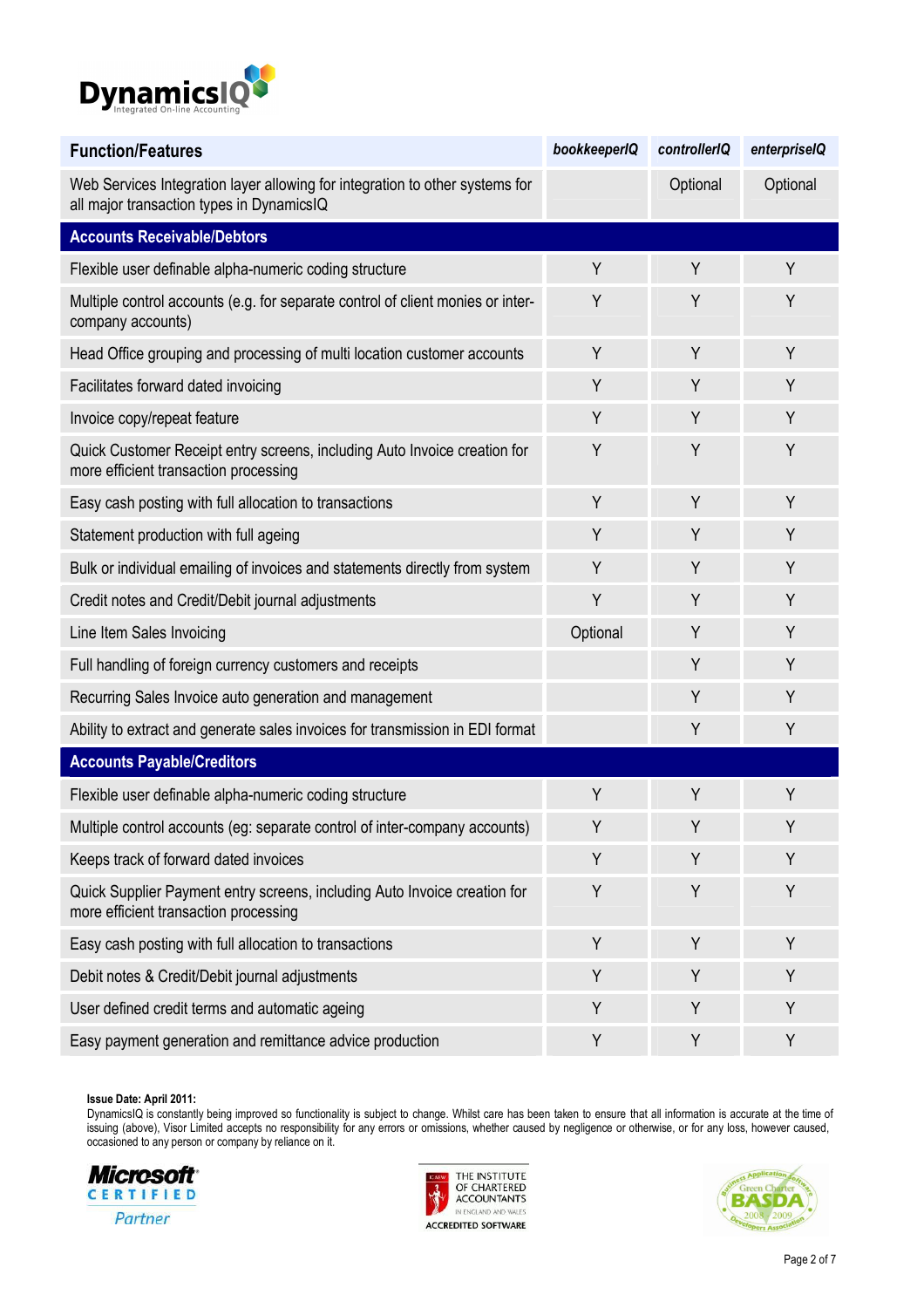

| <b>Function/Features</b>                                                                                                                                                                                                                                                                     | bookkeeperIQ | controllerIQ | enterpriselQ |
|----------------------------------------------------------------------------------------------------------------------------------------------------------------------------------------------------------------------------------------------------------------------------------------------|--------------|--------------|--------------|
| Cheque printing and number management (including voids)                                                                                                                                                                                                                                      | Y            | Y            | Υ            |
| Line Item Purchase Invoicing                                                                                                                                                                                                                                                                 |              | Y            | Y            |
| Automated payment generation and approval routines                                                                                                                                                                                                                                           |              | Y            | Υ            |
| Electronic Payments generated for upload to online banking system                                                                                                                                                                                                                            |              | Y            | Y            |
| Emailing of supplier remittances directly from system (including bulk email<br>processing)                                                                                                                                                                                                   |              | Y            | Υ            |
| Full handling of foreign currency suppliers and payments                                                                                                                                                                                                                                     |              | Y            | Y            |
| <b>Cash &amp; Bank</b>                                                                                                                                                                                                                                                                       |              |              |              |
| Bank and Cash homepage for quick access                                                                                                                                                                                                                                                      | Y            | Y            | Y            |
| Combined receipt/payment allocation and processing                                                                                                                                                                                                                                           | Y            | Y            | Y            |
| Quick Sundry Bank payments and receipts entry screens with auto<br>creation of related Sales or Purchase invoice where relevant                                                                                                                                                              | Y            | Y            | Y            |
| Easy to use Bank Reconciliation with ability to partially complete<br>reconciliations for later completion                                                                                                                                                                                   | Y            | Y            | Υ            |
| Creation of templates for recurring transactions including standing orders<br>and direct debits                                                                                                                                                                                              | Y            | Y            | Y            |
| Link multiple receipt or payment transactions to single lodgement/payment<br>reference for easy reconciliation                                                                                                                                                                               | Y            | Y            | Υ            |
| Automatic Bank Reconciliation facility from electronic bank statements                                                                                                                                                                                                                       |              | Y            | Y            |
| Multi-currency bank accounts                                                                                                                                                                                                                                                                 |              | Y            | Υ            |
| Cash flow forecasting module - based on up to date system information<br>including bank account balances, outstanding sales & purchase<br>transactions, intelligent payment history, etc the Cash flow Forecast will<br>provide estimates of cash movements for user defined, future periods |              | Y            | Υ            |
| <b>Sales Order Processing</b>                                                                                                                                                                                                                                                                |              |              |              |
| Full product pricing and discount management based on effective dates                                                                                                                                                                                                                        |              | Y            | Υ            |
| Quantity and value breaks on pricing and discounts                                                                                                                                                                                                                                           |              | Y            | Υ            |
| Special pricing by customer by product and time frame                                                                                                                                                                                                                                        |              | Y            | Υ            |
| Bulk price update routines to manage multiple price lists                                                                                                                                                                                                                                    |              |              | Υ            |
| Measure cost benefits of discounts and promotions                                                                                                                                                                                                                                            |              |              | Υ            |
| Sales quotation processing, supporting online trading if required.                                                                                                                                                                                                                           |              |              | Υ            |





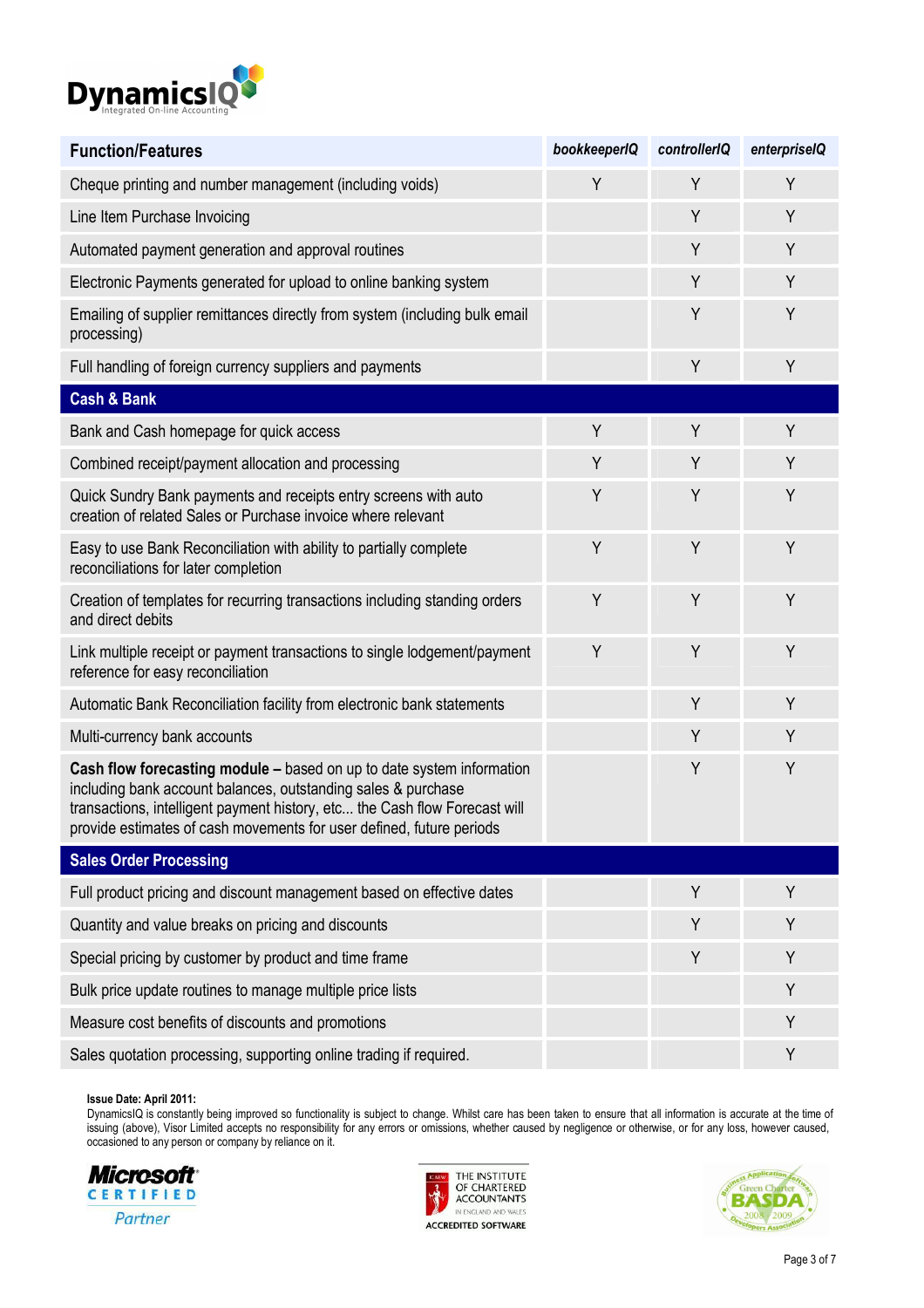

| <b>Function/Features</b>                                                                                                        | bookkeeperIQ | controllerIQ | enterpriselQ |
|---------------------------------------------------------------------------------------------------------------------------------|--------------|--------------|--------------|
| Multi-part invoicing of same order/delivery                                                                                     |              |              | Y            |
| Location and sub-location ordering by item                                                                                      |              |              | Y            |
| Part-shipment and back order reporting                                                                                          |              |              | Y            |
| Order picking lists with separate delivery address                                                                              |              |              | Y            |
| Sales and margin analysis reporting by customer, product, product group,<br>department, referral source, region, area, rep, etc |              |              | Y            |
| Sales Rep commission calculation and management                                                                                 |              |              | Y            |
| <b>Purchase Order Processing</b>                                                                                                |              |              |              |
| Purchase Orders by item (service or product)                                                                                    |              |              | Y            |
| Maintenance of Supplier pricing by item/product                                                                                 |              |              | Y            |
| Receipting/delivery of orders & reporting of Goods Received Not Invoiced                                                        |              |              | Υ            |
| Invoice matching against purchase orders/goods received                                                                         |              |              | Y            |
| Bulk discounts and price management                                                                                             |              |              | Y            |
| Purchase analysis reporting by supplier, product, product group,<br>department, etc                                             |              |              | Y            |
| <b>Inventory Management</b>                                                                                                     |              |              |              |
| 50 character alpha numeric product coding                                                                                       |              |              | Y            |
| Handles both inventory product and non-inventory items/services                                                                 |              |              | Υ            |
| Multi-part invoicing of same order/delivery                                                                                     |              |              | Y            |
| Multiple locations and sub-locations stock balances, including stock<br>traceability by location/sub-location                   |              |              | Y            |
| Location and sub-location stock (on hand, reserved and on-order levels)                                                         |              |              | Υ            |
| Stock take adjustments postings with adjustment to GL stock                                                                     |              |              | Υ            |
| Posting of Cost of Sales for each sale for Margin analysis and GL reporting                                                     |              |              | Y            |
| Adjustment of cost value of stock and posting of related GL adjustment                                                          |              |              | Υ            |
| Supports last cost & average cost valuation methods                                                                             |              |              | Υ            |
| Roll-up of transport and related costs to item average costs                                                                    |              |              | Υ            |
| Price management with multi-level price lists and bulk update facilities                                                        |              |              | Y            |
| Discount structure with quantity and value based discount break points                                                          |              |              | Υ            |





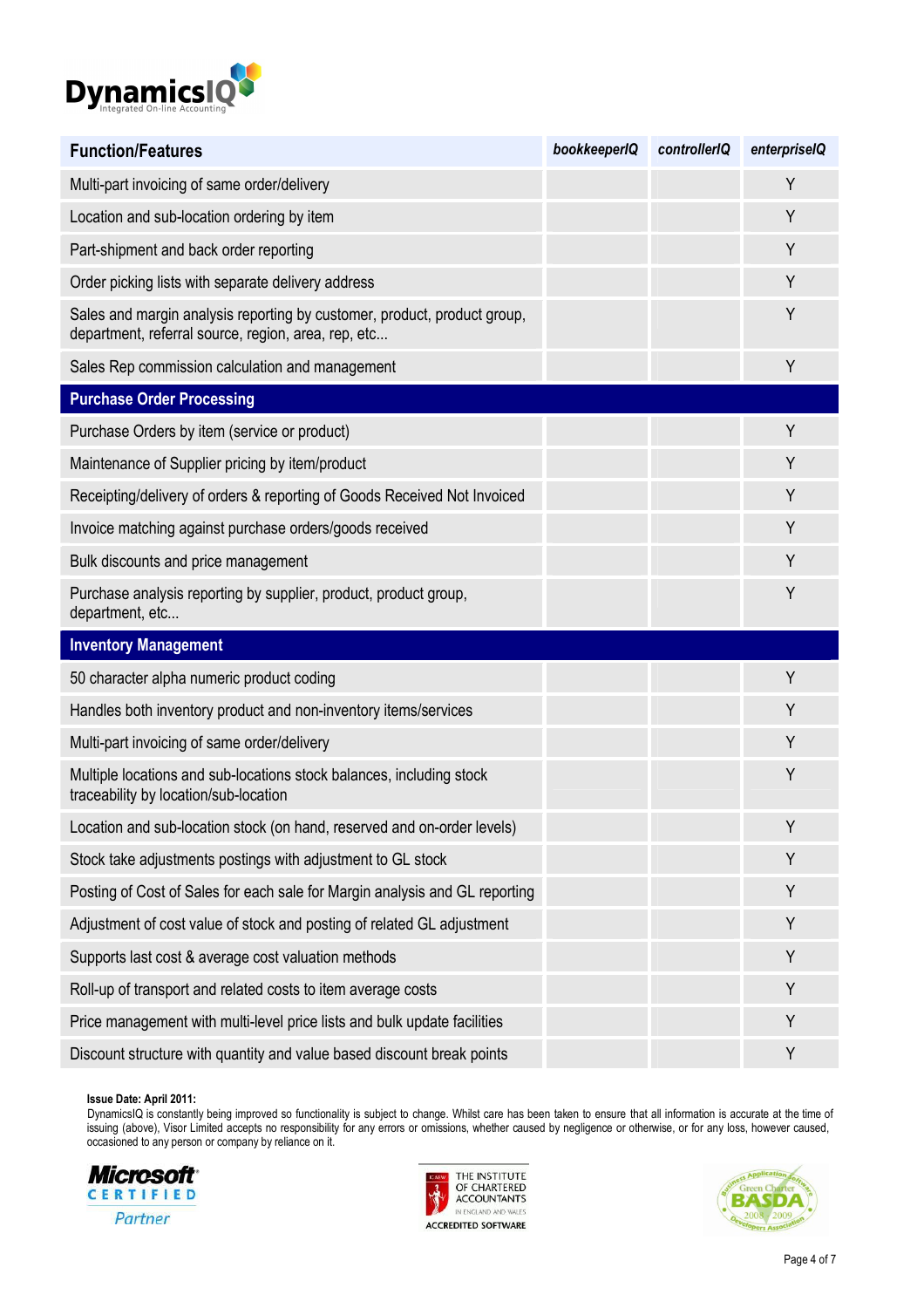

| <b>Function/Features</b>                                                                                                                                | bookkeeperIQ | controllerIQ | enterpriselQ |
|---------------------------------------------------------------------------------------------------------------------------------------------------------|--------------|--------------|--------------|
| <b>General Ledger</b>                                                                                                                                   |              |              |              |
| Flexible user definable alpha-numeric account coding structure                                                                                          | Y            | Y            | Y            |
| Multiple Category, Sub-category, & Group structures to provide flexible<br>Chart of Accounts layouts and reporting.                                     | Y            | Y            | Y            |
| Separate analysis codes/ & groups for departmental/cost centre analysis                                                                                 | Y            | Y            | Y            |
| Full drill down to sub-ledger transactions                                                                                                              | Y            | Y            | Y            |
| Separate period end close out of sub-ledgers                                                                                                            | Y            | Y            | Y            |
| External system reference GL code allows for easy mapping routines, e.g.<br>benchmark reporting.                                                        | Y            | Y            | Y            |
| General journal features, including templates and auto-reversing accruals<br>& prepayments                                                              | Y            | Y            | Y            |
| Control accounts blocked from direct posting via journal to ensure always<br>balanced with sub-ledgers, bank accounts, stock control etc                | Y            | Y            | Y            |
| GL Explorer to allow easy drill down to GL balances vs budget                                                                                           | Y            | Y            | Y            |
| <b>Budgeting &amp; Variance Analysis</b>                                                                                                                |              |              |              |
| Original and revised budget data by period held against each General<br>Ledger account                                                                  | Y            | Y            | Y            |
| Easy to use budget creation and maintenance features                                                                                                    | Y            | Y            | Y            |
| Budgets also broken down by analysis code and group                                                                                                     |              | Y            | Y            |
| Maintenance of User Defined Statistics by period by analysis code to allow<br>budget and actual KPIs combining financials with stats                    |              | Y            | Y            |
| Import budget data directly from spreadsheet template built into your own<br>budget/projections model                                                   |              | Y            | Y            |
| Suite of standard reports, including budgets, prior years, variances etc<br>including Trial Balance, Profit & Loss, Balance sheet and Cash flow reports | Y            | Y            | Y            |
| <b>Group Consolidation Modules</b>                                                                                                                      |              |              |              |
| Define members of a group or franchise to be included in the consolidation                                                                              |              | Optional     | Optional     |
| Used for gathering results for all franchisees for franchise wide reporting<br>and benchmarking                                                         |              | Optional     | Optional     |
| Consolidate all financials and budgets by GL code and analysis code                                                                                     |              | Optional     | Optional     |
| Consolidates all sales analysis by customer, product, product group, rep,                                                                               |              | Optional     | Optional     |





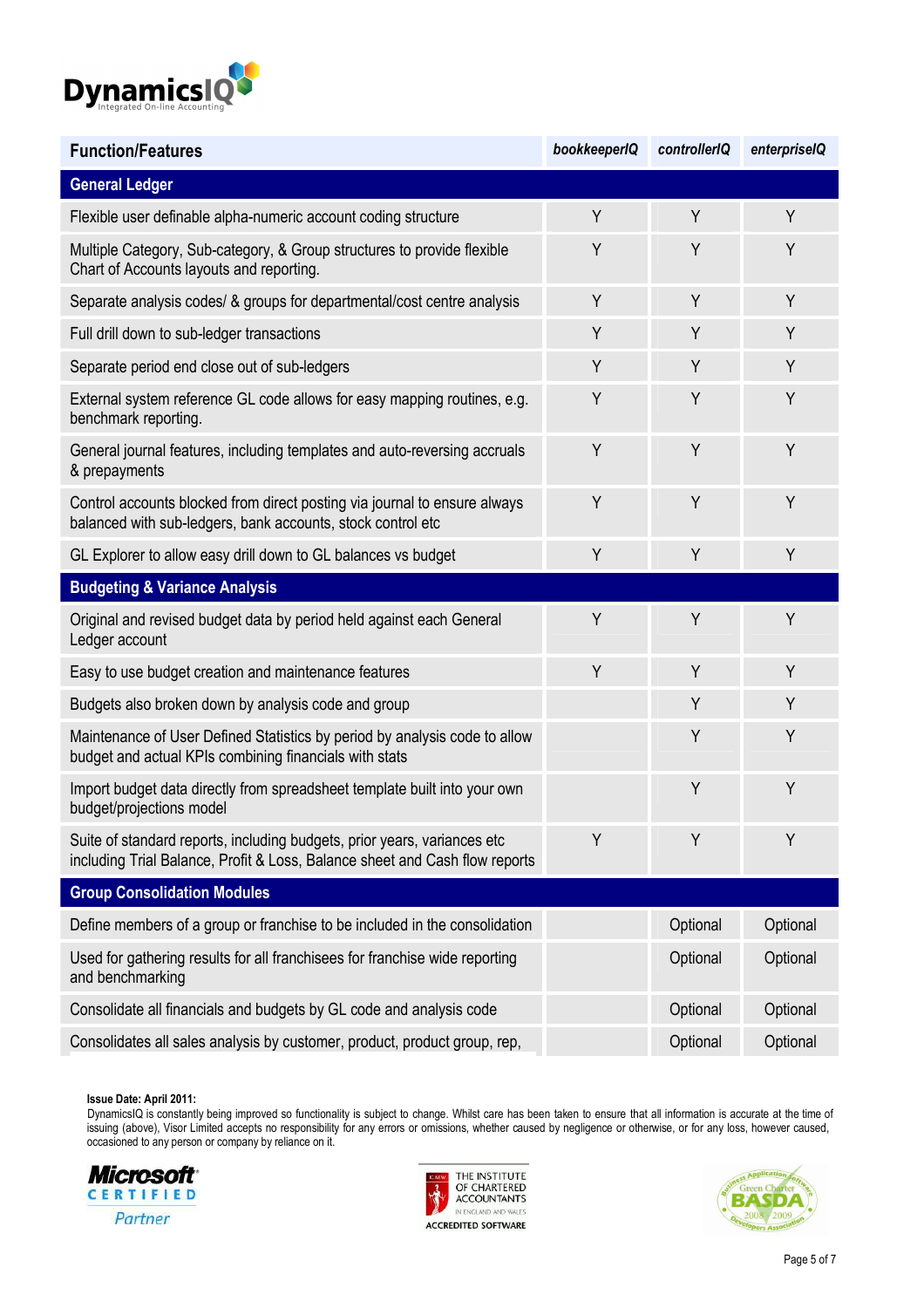

| <b>Function/Features</b>                                                                                                                                                                                                                   | bookkeeperIQ | controllerIQ | enterpriselQ |
|--------------------------------------------------------------------------------------------------------------------------------------------------------------------------------------------------------------------------------------------|--------------|--------------|--------------|
| area etc                                                                                                                                                                                                                                   |              |              |              |
| Consolidated purchase analysis by supplier and product (for group<br>negotiations with preferred suppliers)                                                                                                                                |              | Optional     | Optional     |
| Recording post consolidation adjustments which don't impact on subsidiary<br>accounts                                                                                                                                                      |              | Optional     | Optional     |
| Auto calculation of revaluation reserves for multi currency groups                                                                                                                                                                         |              | Optional     | Optional     |
| <b>Standard Reporting</b>                                                                                                                                                                                                                  |              |              |              |
| Access almost 200 reports covering all aspects of the system                                                                                                                                                                               | Y            | Y            | Y            |
| Easy to use Report Manager allows default parameters, multiple reports to<br>be run simultaneously and "My Reports" to be selected for quick access                                                                                        | Y            | Y            | Y            |
| Interactive reports allowing drilldown from summary to detailed levels                                                                                                                                                                     | Y            | Y            | Y            |
| Save reports as Microsoft Excel (including formats), Microsoft Word, HTML<br>or PDF file formats and email directly                                                                                                                        | Y            | Y            | Y            |
| Ability for users to create their own favourite reports menu lists                                                                                                                                                                         | Y            | Y            | Υ            |
| Access to Microsoft Report Builder, user based reporting tool                                                                                                                                                                              |              | Optional     | Optional     |
| <b>Paperless Office Capability</b>                                                                                                                                                                                                         |              |              |              |
| Noticeboard for communication between all Practice/Franchise/ Group<br>users                                                                                                                                                               | Y            | Y            | Y            |
| Business documents generated (e.g.: invoices, remittances) can be<br>emailed directly from the system individually or in bulk on creation                                                                                                  | Υ            | Y            | Y            |
| Email manager to track what has been sent, and resend if required,                                                                                                                                                                         | Y            | Y            | Y            |
| Document management capability to allow documents to be stored in<br>encrypted form against accounts, products, transactions, etc for later<br>review and/or retrieval                                                                     |              | Y            | Υ            |
| <b>Business Intelligence &amp; Analysis</b>                                                                                                                                                                                                |              |              |              |
| Ability to create user defined business analysis codes independent of the<br>GL coding structure, allowing analysis by combination of up to 6 groups,<br>eg: dept, cost centre, profit centre, business line, project, job, locations, etc |              | Y            | Y            |
| Analysis code creation wizard to automatically create codes based on<br>combinations of up to 6 defined analysis group elements                                                                                                            |              | Y            | Y            |
| Select GL codes that require further analysis - all transactions posted to<br>those GL codes will force the entry/selection of a valid analysis code                                                                                       |              | Y            | Y            |